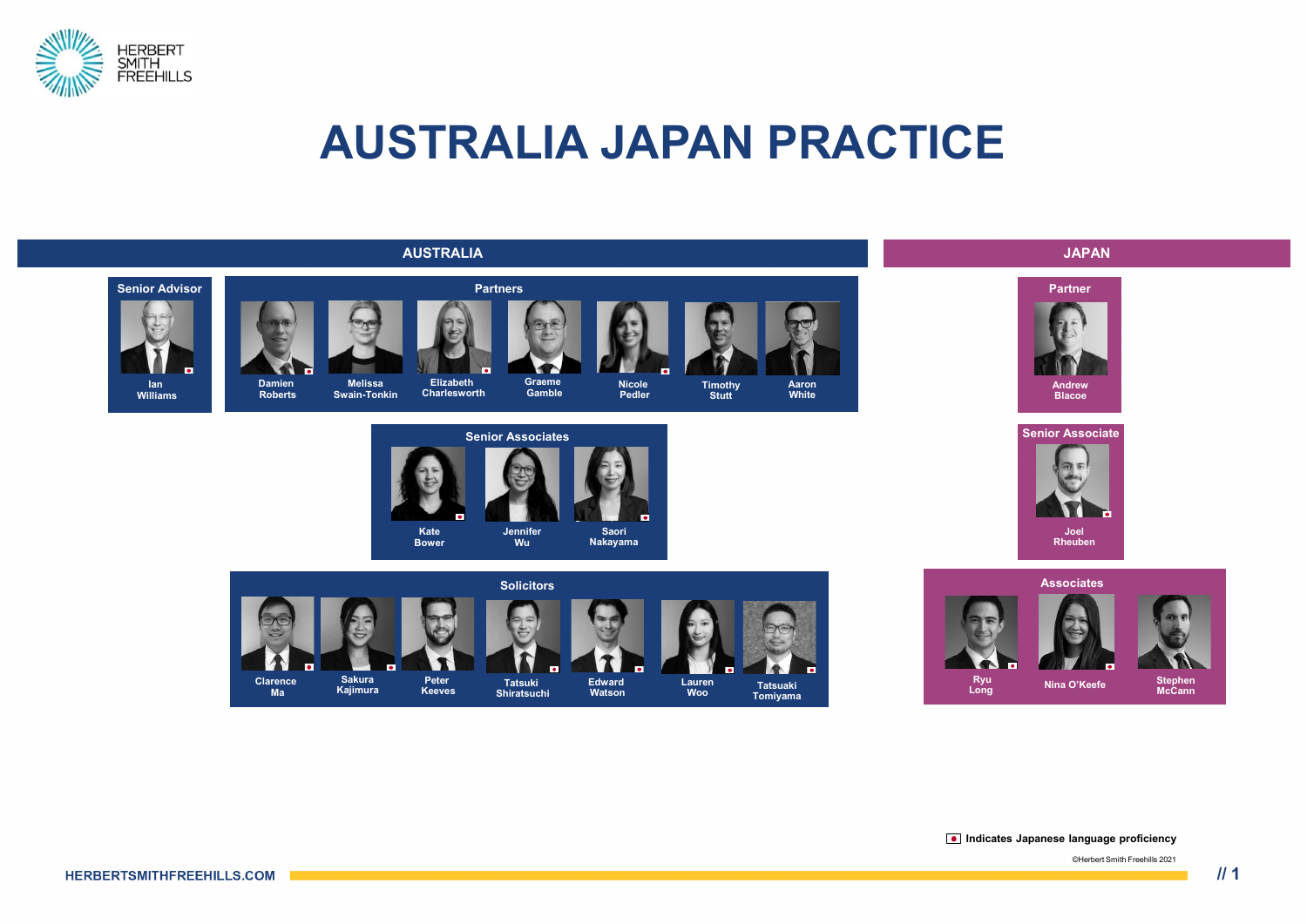

# **OUR AUSTRALIA TEAM**



**Ian Williams Senior Adviser Corporate, Sydney / Brisbane** D +61 2 9255 5980 +61 7 3258 6790 M +61 427 878 861 Email [ian.williams@hsf.com](mailto:ian.williams@hsf.com)

Ian is a highly experienced M&A and joint venture specialist focusing on the mining, industrials and infrastructure sectors.

He is ranked in Chambers Global 2019 as a leading Corporate / M&A lawyer in Japan, as well as a leading Energy & Resources lawyer in Australia. Ian has been a Vice-President of the Australia Japan Business Co-operation Committee since August 2006, and was awarded the Foreign Minister's Commendation (外務大臣表彰) by the Japanese Foreign Ministry in 2016.

Ian worked at Kobe Steel for 5 years and played for the Kobe Steelers rugby team winning the Japan championship four times. He also represented the Australian Wallabies and Japan rugby teams. Ian holds 日本語能力試験二級 certification. Ian's full profile can be read [here.](https://www.herbertsmithfreehills.com/our-people/ian-williams)



**Damien Roberts Partner of Corporate, Sydney** D +61 2 9225 5474 M +61 401 979 300 Email [damien.roberts@hsf.com](mailto:gregg.rowan@hsf.com)

Damien leads our Japanese client team. He is a corporate / M&A lawyer with particular expertise in infrastructure / logistics, energy and consumer, and whilst in Tokyo was ranked as a Japan-based expert for Australia Corporate / M&A by Chambers Global 2020.

He has extensive experience working in both Australia and Japan advising Japanese corporations, trading houses and public bodies on their outbound business acquisitions and international joint ventures.

Damien was based in Japan for 10 years until 2021. He is a qualified simultaneous interpreter and has held 日本語能力試 験一級 certification since 1995.

Damien's full profile can be read [here.](https://www.herbertsmithfreehills.com/our-people/damien-roberts)



#### **Elizabeth Charlesworth Partner FREP Finance, Sydney** D +61 2 9225 5734 M +61 448 276 724 Email [elizabeth.charlesworth@hsf.com](mailto:elizabeth.charlesworth@hsf.com)

Elizabeth specialises in advising on acquisitions and divestments as well as greenfield development of infrastructure and energy assets. She has acted for both financiers and sponsors on a range of transactions across the sector covering the UK, Europe, Africa and Australia.

Elizabeth's financing experience includes limited recourse project financing, acquisition financing, borrowing base lending as well as corporate financing.

Elizabeth attended Tenri University in Nara, studying a foreign language course, and represented the university in the Women's J-League for ice hockey. She was also a recipient of a Mitsui Educational Foundation scholarship in 2006.

Elizabeth's full profile can be read [here](https://www.herbertsmithfreehills.com/our-people/elizabeth-charlesworth).



**Graeme Gamble** Partner **Corporate, Perth** D +61 8 9211 7627 M +61 428 222 039 Email [graeme.gamble@hsf.com](mailto:graeme.gamble@hsf.com)

Graeme specialises in upstream mergers and acquisitions, and has a particular focus on the LNG sector. He is particularly well-versed in Australian and PNG oil and gas regulation, and has recently been involved in the Icthys LNG Project. He has advised various Japanese trading houses and energy companies in the past.

Prior to joining Herbert Smith Freehills, Graeme was Senior Legal Counsel at Centrica Energy in the UK. He is a member of the Australian Mining and Petroleum Law Association and the Association of International Petroleum Negotiators.

Graeme's full profile can be read [here](https://www.herbertsmithfreehills.com/our-people/graeme-gamble).



**Melissa Swain-Tonkin** Partner **Corporate, Brisbane**

D +61 7 3258 6461 M +61 409 193 113 Email [melissa.swain-tonkin@hsf.com](mailto:melissa.swain-tonkin@hsf.com)

Melissa has extensive experience in public and private acquisitions and restructures and specialises in advising offshore financial investors on their Australian investments. Melissa has a particular focus on advising Japanese investors on farm-ins, joint ventures and other equity investments in the energy and resources and infrastructure sectors.

Melissa has worked with a number Japanese corporations during her career and she currently advises Japanese trading houses. power utilities and mining companies on their investments in Australia and associated off take arrangements.

Melissa previously held the role of General Counsel and Company Secretary of an ASX-listed coal mining company and so has a strong understanding of the Australian mining industry and the importance of delivering legal advice that has full regard to the commercial context.

Melissa's full profile can be read [here](https://www.herbertsmithfreehills.com/our-people/melissa-swain-tonkin).



**Nicole Pedler** Partner **Corporate, Sydney** D +61 2 9225 5694 M +61 404 085 800 Email [nicole.pedler@hsf.com](mailto:nicole.pedler@hsf.com)

Nicole practises in the areas of companies and securities law. She has extensive experience in public and private acquisitions and disposals, restructures and equity capital raisings.

Nicole has worked with Japanese trading houses and corporations throughout her career and currently advises a number of Japanese clients on their investments in Australia.

Nicole studied Japanese at university, undertaking a student exchange at a university in Tokyo and has basic written and spoken Japanese skills.

Nicole's full profile can be read [here](https://www.herbertsmithfreehills.com/our-people/nicole-pedler).

**Indicates Japanese language proficiency** ©Herbert Smith Freehills 2021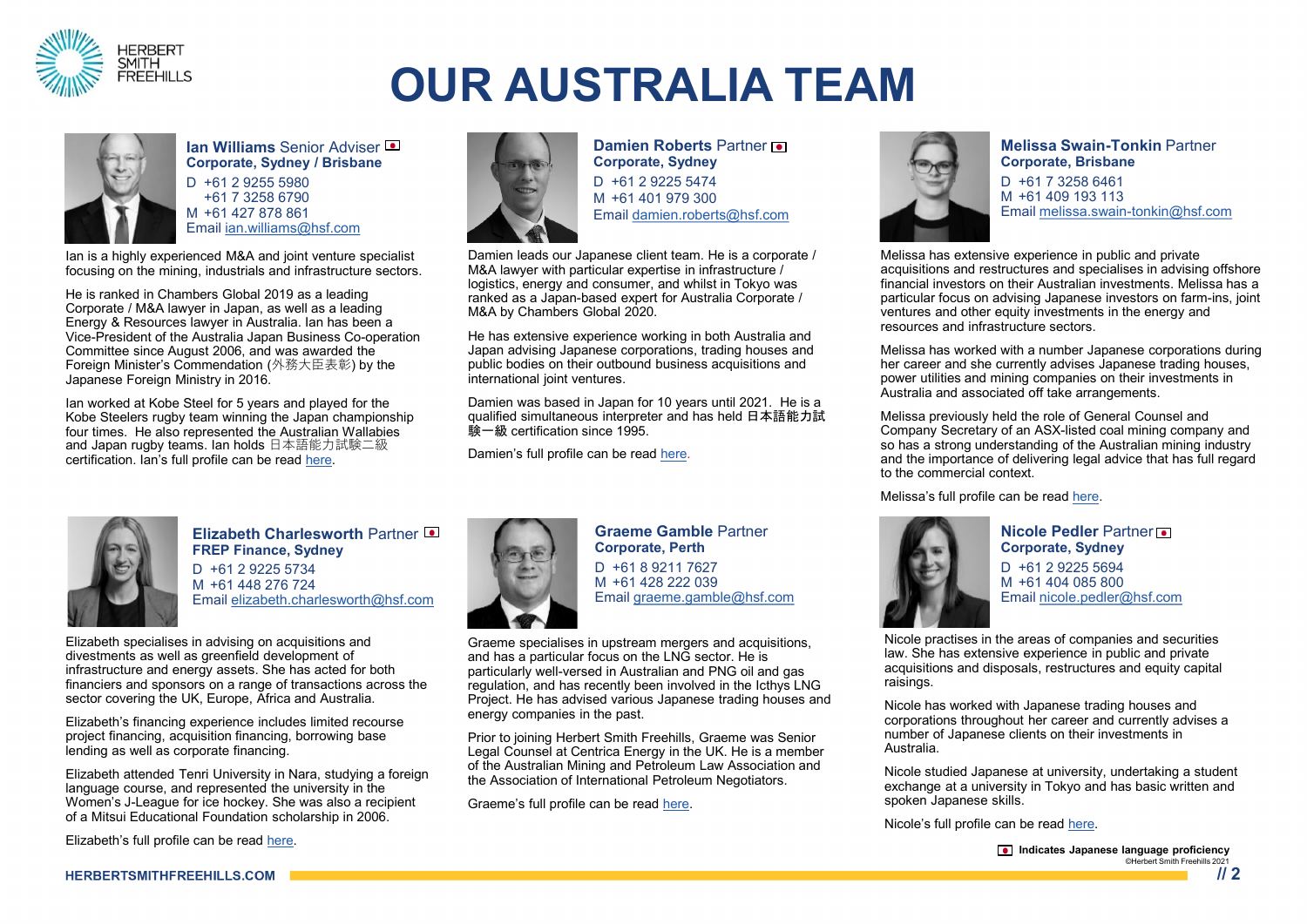

# **OUR AUSTRALIA TEAM**



**Timothy Stutt** Partner **Corporate, Sydney** D +61 2 9225 5794

M +61 409 582 399 Email [timothy.stutt@hsf.com](mailto:timothy.stutt@hsf.com)

Timothy practises corporations law and specialises in corporate governance. He has extensive experience advising large companies in relation to environmental, social and governance (ESG) matters, particularly with respect to disclosure and risk management, and has co-authored several publications in relation to shareholder rights and activism (including in Chambers and The Law Reviews).

Timothy also has previous experience in the financial industry, having worked as an analyst for a Japan-focused investment manager based in the San Francisco Bay Area.

Timothy was one of two Australians to receive a Young Leaders' Program scholarship from the Japanese Ministry of Education to study for his Masters of Business Administration (MBA) at Hitotsubashi University in Tokyo. He also holds Bachelor of Laws (Honours) and Bachelor of Commerce degrees from Monash University, Melbourne. Timothy's full profile can read [here](https://www.herbertsmithfreehills.com/our-people/timothy-stutt).



**Jennifer Wu** Senior Associate **Corporate, Sydney** D +61 2 9225 5580 Email [jennifer.wu@hsf.com](mailto:kjate.bower@hsf.com)

Jennifer is a senior associate predominantly focussed on the energy, resources and infrastructure sectors. Jennifer has also spent time in the Tokyo office from 2019, returning to the Sydney office in 2021.

Jennifer has advised several Japanese trading houses and major  $\,$  clients, government corporations and local governments in companies on overseas energy joint ventures and infrastructure investments. Her experience also includes advising on M&A transactions, project development, and operational and regulatory matters.

Jennifer's full profile can be read [here.](https://www.herbertsmithfreehills.com/our-people/jennifer-wu)



**Aaron White** Partner **Corporate, Brisbane** D +61 7 3258 6658 M +61 400 605 137 Email [aaron.white@hsf.com](mailto:aaron.white@hsf.com)

Aaron is a transactional lawyer who has more than 17 years' experience advising in the international technology and telecommunications industries.

He has extensive experience advising Japanese corporations and trading houses on their trading and investment activities across a wide range of industries, in particular helping them to partner with, invest in, and acquire the most innovative companies in technology, mobility, clean energy and climate.

Aaron recently relocated from our London office to Australia and is qualified in the United Kingdom and Australia. He is a ranked lawyer in Chambers 2022 for Telecommunications: UK, as a Next Generation Partner in Legal 500 2022 for Telecommunications: UK.

Aaron has studied and lived in Japan.

Aaron's full profile can be read [here.](https://www.herbertsmithfreehills.com/our-people/aaron-white)



**Saori Nakayama** Senior Associate **Core Real Estate, Brisbane** D +61 7 3258 6422 Email [saori.nakayama@hsf.com](mailto:saori.Nakayama@hsf.com)

Saori is a senior associate in the Real Estate group based in Brisbane.

Saori has advised major development companies, real estate and superannuation funds, publicly listed corporations, private relation to all aspects of real estate transactions.

Saori's experience includes acting on the development, acquisitions, disposals and leases of industrial properties, shopping centres and office buildings and on other redevelopment projects.

Saori is bilingual.

Saori's full profile can be read [here.](https://www.herbertsmithfreehills.com/our-people/saori-nakayama)



**Kate Bower Senior Associate <b>o Dispute Resolution, Perth** D +61 8 9211 7598 M +61 428 640 922 Email [kate.bower@hsf.com](mailto:kate.bower@hsf.com)

Kate specialises in construction disputes and has over 10 years' experience working on construction related matters in the LNG, mining, oil, energy and resources sectors.

Kate has undertaken secondments with international mining and major oil and gas companies. She has acted for Japanese contractors on mining projects and conducted negotiations for Japanese trading houses on resources projects.

Kate holds 日本語能力試験一級 certification.

Kate's full profile can be read [here.](https://www.herbertsmithfreehills.com/our-people/kate-bower)



**Sakura Kajimura Solicitor I FREP Finance, Perth** D +61 8 9211 7548 Email [sakura.kajimura@hsf.com](mailto:sakura.kajimura@hsf.com)

Sakura is a solicitor in our Perth office and has experience in the corporate, dispute resolution and finance practice areas. She has assisted both domestic and international clients on private acquisitions and disposals, equity capital raisings, and restructuring and insolvency. Sakura also has experience assisting Japanese trading houses on transactions in the oil and gas sector.

Sakura is a native English and Japanese speaker.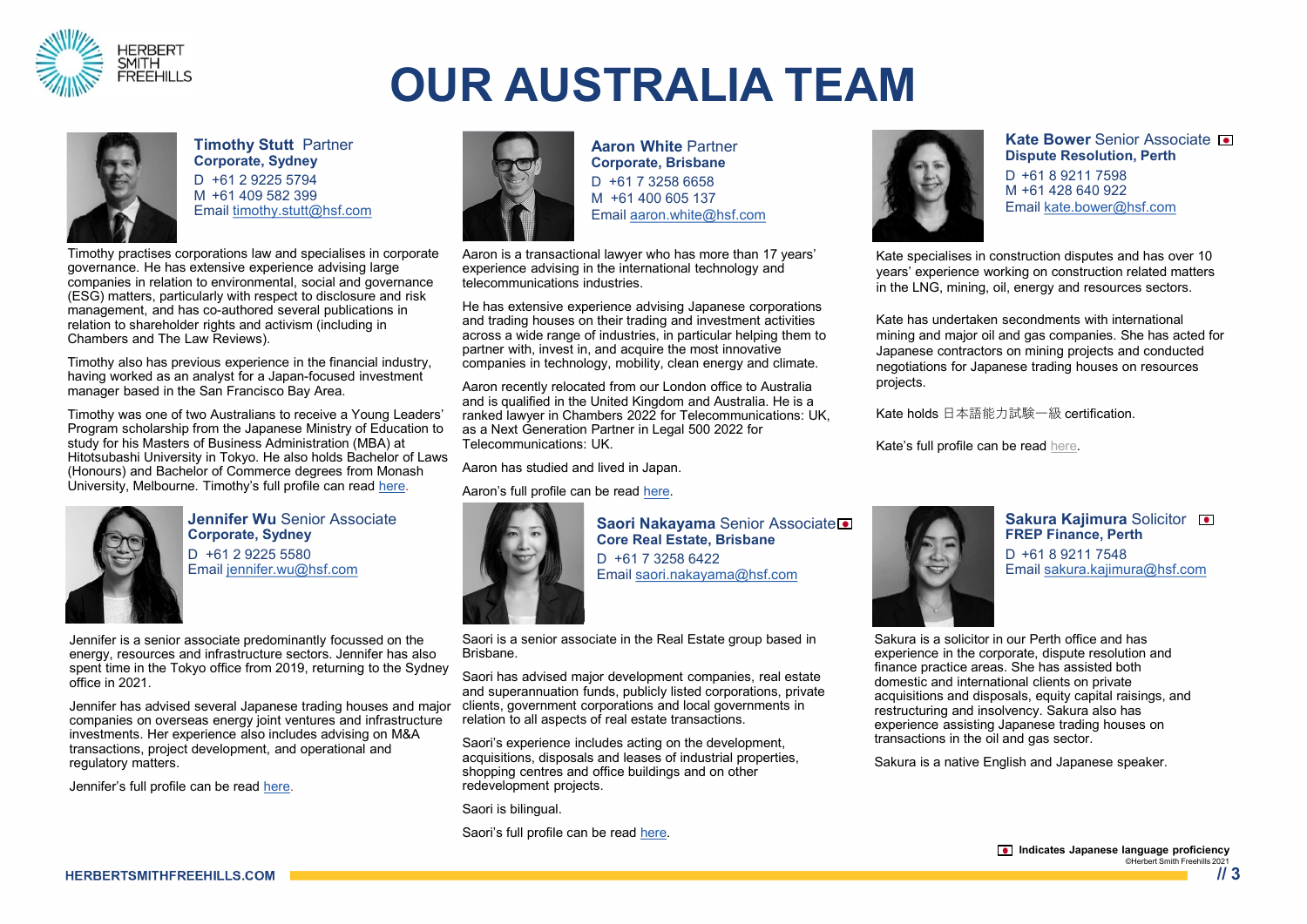

# **OUR AUSTRALIA TEAM**



**Peter Keeves** Solicitor **Dispute Resolution, Perth** D +61 8 9211 7698 Email [peter.keeves@hsf.com](mailto:peter.keeves@hsf.com)

Peter is a solicitor in our Perth dispute resolution team. He has previously worked for 6 months in our Tokyo Dispute Resolution and Corporate Crime and Investigation team, and continues to work with our Tokyo, Hong Kong and Indonesian offices on corporate crime and investigation matters.

Peter has experience in international arbitrations and cross border disputes, as well as disputes in a range of Australian courts, in respect of commercial disputes and insolvency matters.



**Tatsuki Shiratsuchi Solicitor on Corporate, Sydney** D +61 2 9322 4943 Email [tatsuki.shiratsuchi@hsf.com](mailto:tatsuki.shiratsuchi@hsf.com)

Tatsuki is a solicitor in the Corporate M&A team in Sydney. He has experience working on cross-border transactions and mergers and acquisitions both for private and public companies. Tatsuki has a particular focus on Japanese investment into Australia across a variety of sectors. He has experience assisting Japanese trading houses, TSE/TYOlisted public companies and has advised companies negotiating with Japanese counterparties.

Tatsuki is fluent in Japanese.



**Edward Watson** Solicitor **EPI, Brisbane** D +61 7 3258 6536 Email [edward.watson@hsf.com](mailto:edward.watson@hsf.com)

Edward is a solicitor in the employment, industrial relations and safety team. He has worked closely with the Australia-Japan Practice since 2016, initially as a paralegal, assisting the Corporate team in Brisbane on various Japanese client matters and also working briefly in the firm's Tokyo office. He has previously rotated in the Environment, Planning and Communities team in Brisbane.

Edward speaks fluent Japanese and holds 日本語能力試験 一級 certification.



**Lauren Woo** Solicitor **Corporate, Brisbane** D +61 7 3258 6365 Email [lauren.woo@hsf.com](mailto:lauren.woo@hsf.com)

Lauren is a solicitor in our Brisbane corporate / M&A team. She has previously worked for 6 months in the Tokyo corporate team. Lauren's experience includes advising on public and private M&A transactions, project development (including tender contracts and procurement contracts), real estate related FIRB applications and the sale and purchase of commercial properties.

Lauren works closely with Japanese companies on their investments into Australia, Asia and Europe. She has basic Japanese language skills and has previously obtained 日本語能力試験三級 certification.



**Clarence Ma** Solicitor **Corporate**, **Sydney**  D +61 2 9225 5996 Email [clarence.ma@hsf.com](mailto:clarence.ma@hsf.com)

Clarence is a graduate in the Sydney office.

Clarence holds a Bachelor of Laws and a Bachelor of International Studies (International Relations) from the University of New South Wales, Australia. In university, Clarence undertook a student exchange at the University of Tokyo, supported by the Australian Government's New Colombo Plan Scholarship.

Clarence holds 日本語能力試験一級 certification.



**Tatsuaki Tomiyama** Solicitor **Corporate**, **Sydney** D +61 2 9332 4150 Email [tatsuaki.tomiyama@hsf.com](mailto:tatsuaki.tomiyama@hsf.com)

Tatsuaki is a graduate in the Sydney office. He has previously worked in the firm's disputes team, where he worked on a major lawsuit against a multinational Japanese corporation.

Prior to joining Herbert Smith Freehills, Tatsuaki worked internationally in the U.S., Japan, and Africa for several years, including at a United Nations agency working with donor countries to improve governance and security in conflict areas.

Tatsuaki is a native Japanese speaker, and speaks fluent English and basic Spanish.